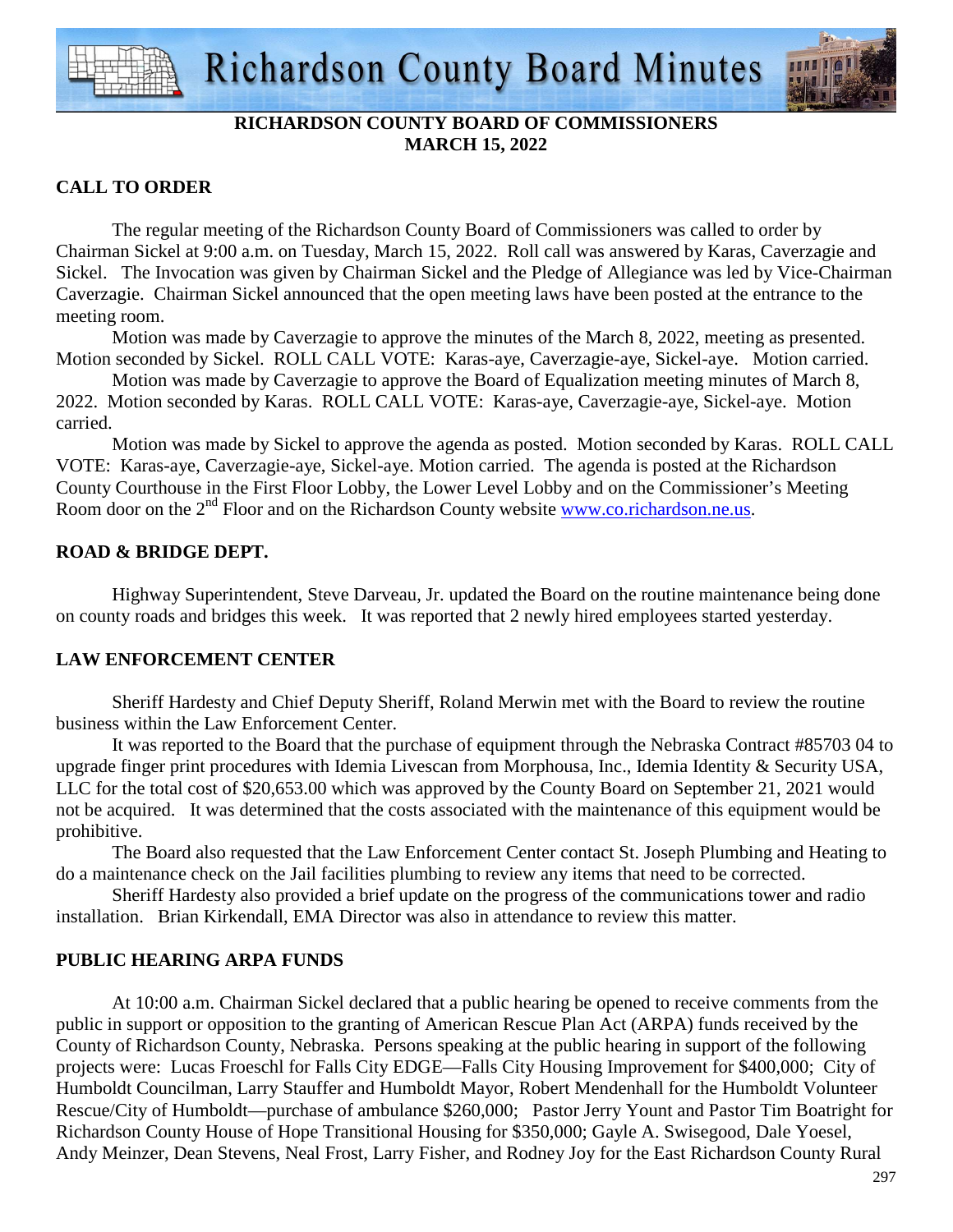

Water District #2—Improvement Project for \$499,613; Shannon Hoymeyer for the Village of Rulo—Rulo Public Library for \$51,860; Steve Johansen for the Richardson County Drainage District #7—Levee stabilization and Improvements for \$194,315.

Chairman Sickel declared the public hearing closed at 11:30 a.m.

March 15, 2022 ARPA FUNDS (Cont.)

 The Board will be reviewing all the information received within the ARPA grant applications received and tentatively plan to make a formal decision on the awarding of funds at the March 29, 2022 meeting.

### **CORRESPONDENCE/OTHER**

#### **Conservation Easement Application**

 A letter was received from the Chairman of the Richardson County Planning Commissioner, Ben Steffen, with the recommendation that the tract of land as described within the Conservation Easement Application and labeled as Richardson County Parcel #740170979 and #740170980 by landowners, Mark S and Elizabeth M Andrew and holder of the Conservation Easement, United States of America, USDA NRCS, would not conflict with land-use planning as set forth within the Richardson County Comprehensive Plan.

Motion was made by Sickel to approve the Conservation Easement Application for Mark S and Elizabeth M Andrew, landowners and the United States of America USDA NRCS the easement holder for a tract of land located in fractional Sections 5 and 8, Township 1N, Range 18E, 56.7A. Motion seconded by Karas. ROLL CALL VOTE: Karas-aye, Caverzagie-aye, Sickel-aye. Motion carried.

#### **Quad County Golf Assoc., Inc. Liquor License**

Motion was made by Caverzagie to approve a new corporate manager application for the Quad County Golf Assoc., Inc. which names Michael R. Sandfort as the manager. Motion seconded by Karas. ROLL CALL VOTE: Karas-aye, Caverzagie-aye, Sickel-aye. Motion carried.

## **CLAIMS**

 Motion was made by Sickel to allow the payment of all claims that were submitted today. Motion seconded by Karas. ROLL CALL VOTE: Karas-aye, Caverzagie-aye, Sickel-aye. Motion carried.

> *(The claims listed below are available for public inspection at the office of the County Clerk during regular business hours.)*

#### **GENERAL FUND**

| Amazon, supp                   | 85.65  |
|--------------------------------|--------|
| Armbruster Motor Company, serv | 55.00  |
| Clerk of District Court, fees  | 396.00 |
| Culligan, serv                 | 115.88 |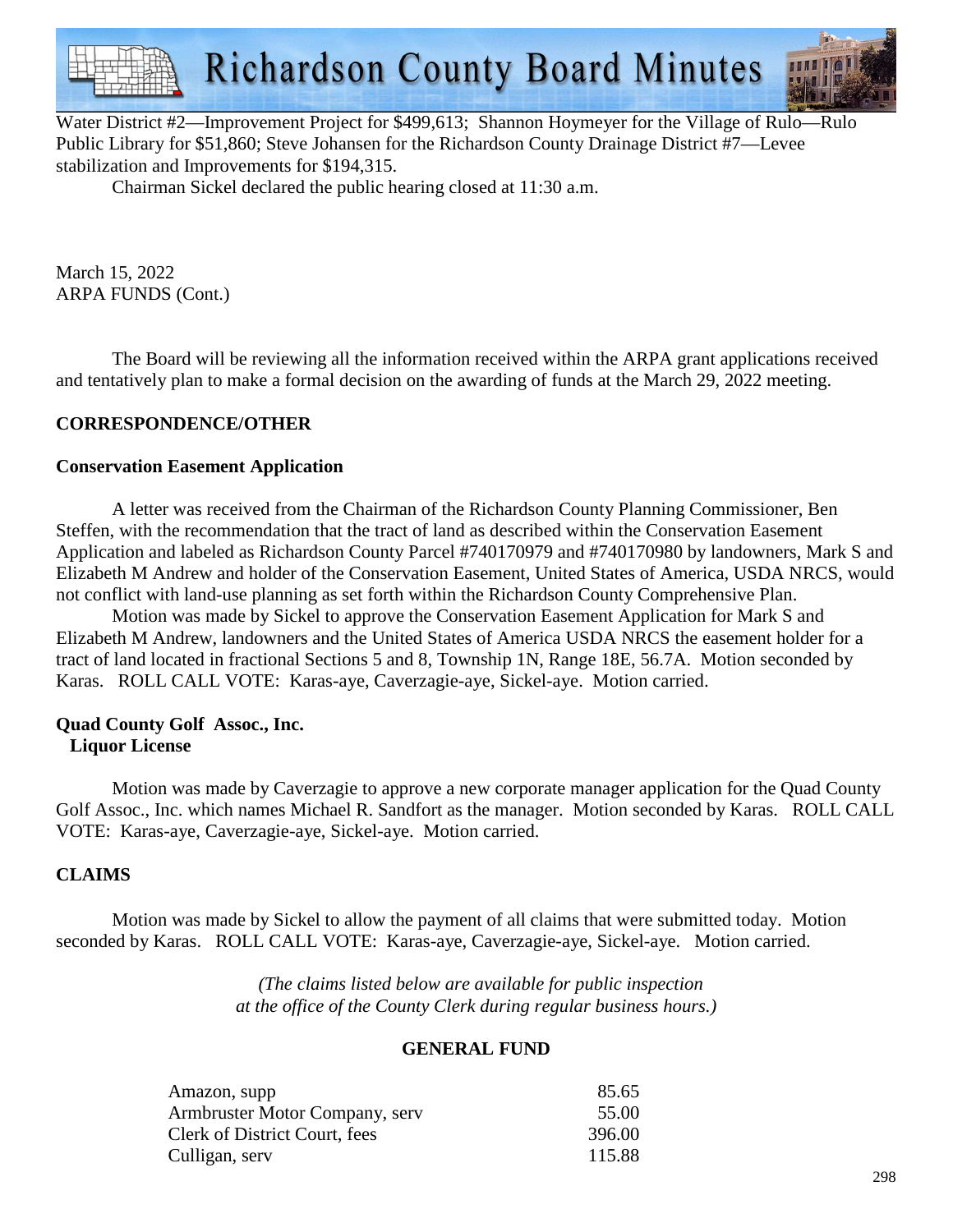# **Richardson County Board Minutes**



| DAS State Accounting, serv              | 289.00  |
|-----------------------------------------|---------|
| Falls City Auto Supply, supp            | 74.99   |
| Farm & City Supply, supp                | 548.66  |
| General Fire & Safety, serv             | 131.90  |
| GWorks, serv                            | 95.00   |
| Hullman's, serv                         | 46.78   |
| Humboldt Standard, sub                  | 40.00   |
| KexRx, supp                             | 524.15  |
| Meyer Home Center, serv                 | 1482.40 |
| NACO, reg                               | 35.00   |
| NE Health & Human Services, serv        | 372.00  |
| Physicians Laboratory, serv             | 283.00  |
| Postmaster, supp.                       | 290.00  |
| Richardson County EMA Petty Cash, reimb | 58.85   |
| Richardson, Kristy, reimb               | 59.67   |
| March 15, 2022                          |         |

March 15, 202 CLAIMS (Cont.)

### GENERAL FUND (Cont.)

| <b>TOTAL GENERAL FUND</b> | \$16,796.22 |
|---------------------------|-------------|
| Unifirst, serv            | 50.00       |
| Targets Online, supp.     | 160.00      |
| SumnerOne, serv           | 8.31        |
| Sapp Bros., fuel          | 11593.98    |

#### **ROAD & BRIDGE FUND**

| Black Hills Energy, serv                 | 232.67      |
|------------------------------------------|-------------|
| Capital One Trade Credit, supp           | 199.00      |
| Gomer's, supp                            | 394.16      |
| Midwest Engineering, serv                | 4116.00     |
| NPPD, serv                               | 91.56       |
| Quill, supp                              | 109.21      |
| Richardson County Register of Deeds, fee | 44.00       |
| Rulo, Village of, serv                   | 25.00       |
| Sapp Bros., fuel                         | 17056.59    |
| Unifirst, serv                           | 45.49       |
| <b>TOTAL ROAD &amp; BRIDGE FUND</b>      | \$22,313.68 |

#### **ADJOURNMENT**

Motion was made by Caverzagie to adjourn the meeting at 12:04 p.m. Motion seconded by Karas. ROLL CALL VOTE: Karas-aye, Caverzagie-aye, Sickel-aye. Motion carried. The Board will meet again on Tuesday, March 22, 2022 at 9:00 a.m. in the Commissioner's Meeting Room, Courthouse, Falls City. The agenda is kept current at the County Clerk's Office.